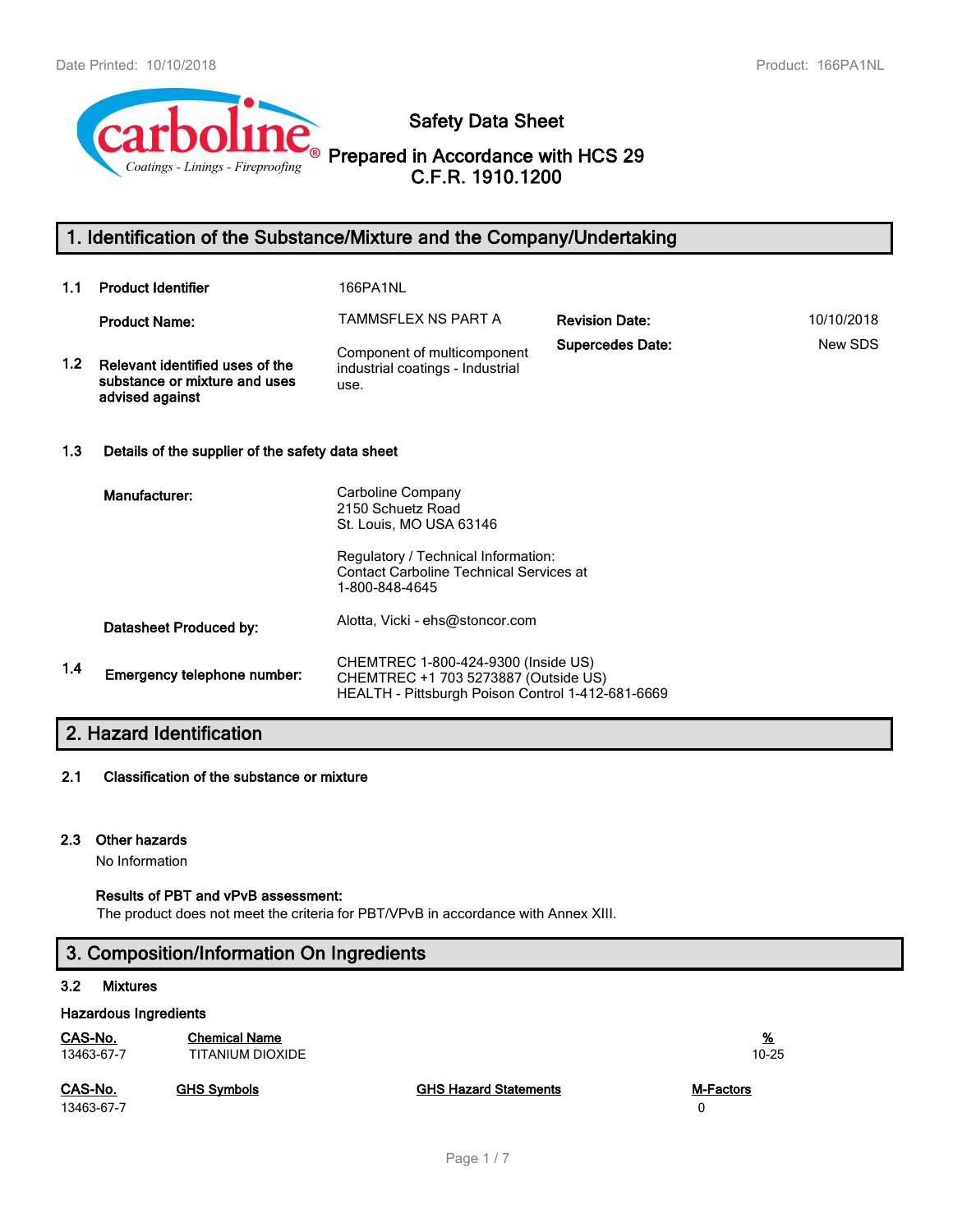### **Additional Information:** The text for GHS Hazard Statements shown above (if any) is given in Section 16.

# **4. First-aid Measures**

### **4.1 Description of First Aid Measures**

**AFTER INHALATION:** Give oxygen or artificial respiration if needed. Remove person to fresh air. If signs/symptoms continue, get medical attention.

**AFTER SKIN CONTACT:** In case of contact, immediately flush skin with plenty of water for at least 15 minutes while removing contaminated clothing and shoes. If skin irritation persists, call a physician.

**AFTER EYE CONTACT:** Rinse thoroughly with plenty of water for at least 15 minutes and consult a physician. **AFTER INGESTION:** Do NOT induce vomiting. Never give anything by mouth to an unconscious person. If swallowed, call a poison control centre or doctor immediately.

### **4.2 Most important symptoms and effects, both acute and delayed**

Irritating to eyes and skin. May be harmful if swallowed.

### **4.3 Indication of any immediate medical attention and special treatment needed**

No information available on clinical testing and medical monitoring. Specific toxicological information on substances, if available, can be found in section 11.

When symptoms persist or in all cases of doubt seek medical advice.

## **5. Fire-fighting Measures**

### **5.1 Extinguishing Media:**

Carbon Dioxide, Dry Chemical, Foam, Water Fog

**UNUSUAL FIRE AND EXPLOSION HAZARDS:** None known.

**5.2 Special hazards arising from the substance or mixture**

No Information

### **5.3 Advice for firefighters**

In the event of fire, wear self-contained breathing apparatus. Evacuate personnel to safe areas. Use NIOSH approved respiratory protection. Use water spray to cool unopened containers.

### **6. Accidental Release Measures**

### **6.1 Personal precautions, protective equipment and emergency procedures**

Avoid contact with skin and eyes. Ensure adequate ventilation. Evacuate personnel to safe areas. Wear personal protective equipment. For personal protection see section 8.

### **6.2 Environmental precautions**

Do not allow material to contaminate ground water system. Prevent product from entering drains.

### **6.3 Methods and material for containment and cleaning up**

Prevent further leakage or spillage if safe to do so. Contain spillage, soak up with non-combustible absorbent material, (e.g. sand, earth, diatomaceous earth, vermiculite) and transfer to a container for disposal according to local / national regulations (see section 13).

### **6.4 Reference to other sections**

Please refer to disposal requirements or country specific disposal requirements for this material. See Section 13 for further information.

# **7. Handling and Storage**

### **7.1 Precautions for safe handling**

**INSTRUCTIONS FOR SAFE HANDLING :** Keep containers dry and tightly closed to avoid moisture absorption and contamination. Prepare the working solution as given on the label(s) and/or the user instructions. Ensure all equipment is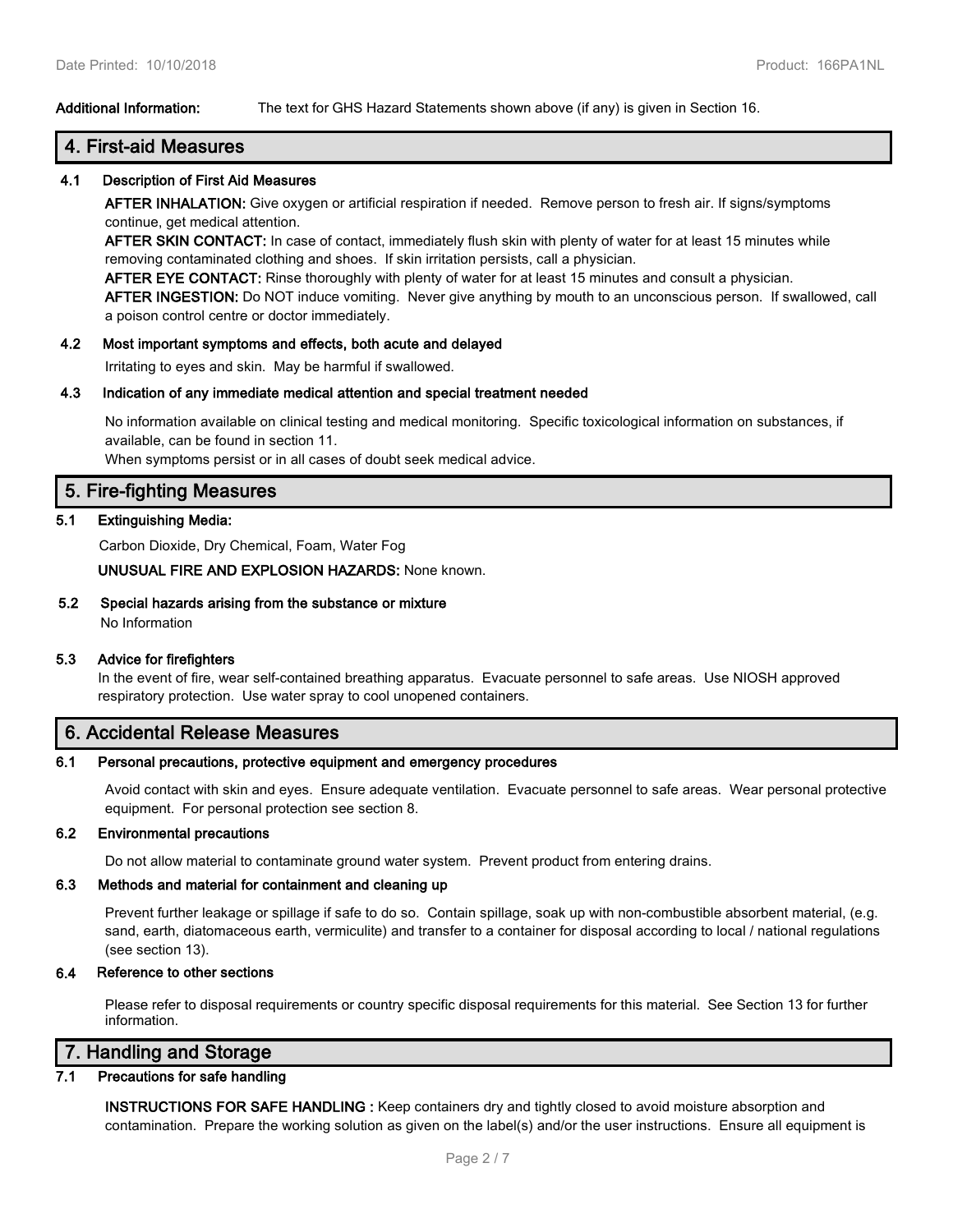electrically grounded before beginning transfer operations. Do not get in eyes, on skin, or on clothing. Use only with adequate ventilation/personal protection. Avoid breathing vapors, mist or gas. Wash thoroughly after handling. **PROTECTION AND HYGIENE MEASURES :** Handle in accordance with good industrial hygiene and safety practice. Wash hands before breaks and at the end of workday. When using, do not eat, drink or smoke.

#### **7.2 Conditions for safe storage, including any incompatibilities**

**CONDITIONS TO AVOID:** Direct sources of heat. **STORAGE CONDITIONS:** Keep containers tightly closed in a dry, cool and well-ventilated place.

#### **7.3 Specific end use(s)**

No specific advice for end use available.

### **8. Exposure Controls/Personal Protection**

### **8.1 Control parameters**

| <b>Ingredients with Occupational Exposure Limits</b> |  |  |
|------------------------------------------------------|--|--|
| (US)                                                 |  |  |

| <b>Name</b>      | CAS-No.    | <b>ACGIH TWA</b>    | <b>ACGIH STEL</b> | <b>ACGIH Ceiling</b> |
|------------------|------------|---------------------|-------------------|----------------------|
| TITANIUM DIOXIDE | 13463-67-7 | 10 MGM3 10 MGM3 N/F |                   | N/E                  |
| <b>Name</b>      | CAS-No.    | <b>OSHA PEL</b>     | <b>OSHA STEL</b>  |                      |
| TITANIUM DIOXIDE | 13463-67-7 | 15.0 MG/M3          | N/E               |                      |

**FURTHER INFORMATION:** Refer to the regulatory exposure limits for the workforce enforced in each country.

#### **8.2 Exposure controls**

### **Personal Protection**

**RESPIRATORY PROTECTION:** In order to avoid inhalation of spray-mist and sanding dust, all spraying and sanding must be done wearing adequate respirator. Use only with ventilation to keep levels below exposure guidelines reported in this document. User should test and monitor exposure levels to ensure all personnel are below guidelines. If not sure, or not able to monitor, use State or federally approved supplied air respirator. For silica containing coatings in a liquid state, and/or if no exposure limits are established above, air-supplied respirators are generally not required.

**EYE PROTECTION:** Ensure that eyewash stations and safety showers are close to the workstation location. Safety glasses with side-shields.

**HAND PROTECTION:** Gloves should be discarded and replaced if there is any indication of degradation or chemical breakthrough. Impervious gloves. Request information on glove permeation properties from the glove supplier. Lightweight protective clothing

### **OTHER PROTECTIVE EQUIPMENT:** No Information

**ENGINEERING CONTROLS:** Avoid contact with skin, eyes and clothing. Ensure adequate ventilation, especially in confined areas.

### **9. Physical and Chemical Properties**

| 9.1 | Information on basic physical and chemical properties<br>Appearance: | <b>White Paste</b> |
|-----|----------------------------------------------------------------------|--------------------|
|     | <b>Physical State</b>                                                | Liguid             |
|     | Odor                                                                 | Mercaptan          |
|     | Odor threshold                                                       | N/D                |
|     | рH                                                                   | N/D                |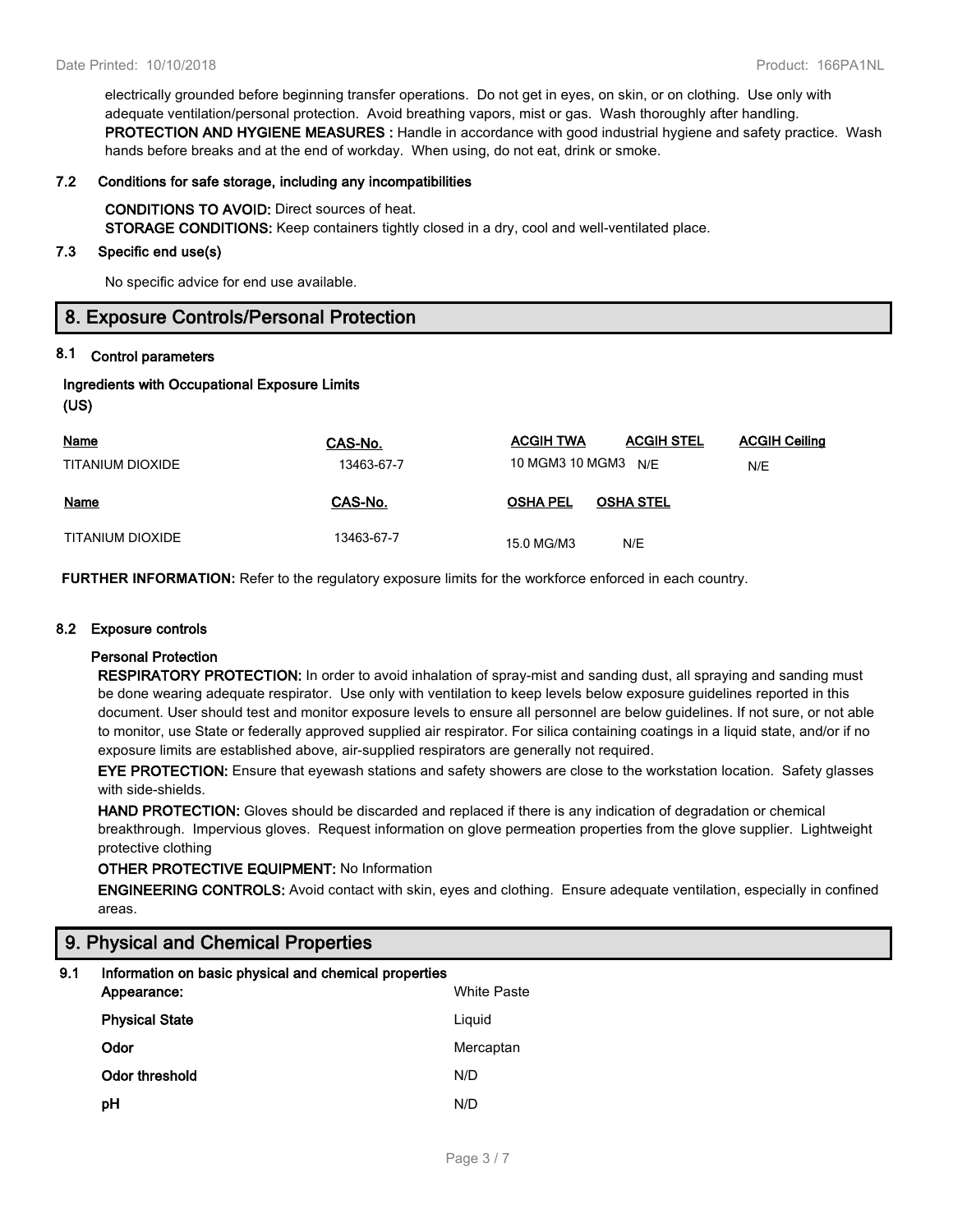|     | Melting point / freezing point (°C)                    | N/D               |
|-----|--------------------------------------------------------|-------------------|
|     | Boiling point/range                                    | $N/A - N/A$       |
|     | <b>Flash Point</b>                                     | 200F (93C)        |
|     | <b>Evaporation rate</b>                                | Slower Than Ether |
|     | Flammability (solid, gas)                              | N/D               |
|     | Upper/lower flammability or explosive<br><b>limits</b> | $N/A - N/A$       |
|     | Vapour Pressure, mmHg                                  | N/D               |
|     | Vapour density                                         | N/A               |
|     | <b>Relative density</b>                                | N/D               |
|     | Solubility in / Miscibility with water                 | N/D               |
|     | Partition coefficient: n-octanol/water                 | N/D               |
|     | Auto-ignition temperature (°C)                         | N/D               |
|     | Decomposition temperature (°C)                         | N/D               |
|     | <b>Viscosity</b>                                       | No Information    |
|     | <b>Explosive properties</b>                            | N/D               |
|     | <b>Oxidising properties</b>                            | N/D               |
| 9.2 | Other information                                      |                   |
|     | VOC Content g/l:                                       | 0                 |
|     | Specific Gravity (g/cm3)                               | 1.57              |

# **10. Stability and Reactivity**

### **10.1 Reactivity**

No reactivity hazards known under normal storage and use conditions.

### **10.2 Chemical stability**

Stable under normal conditions.

### **10.3 Possibility of hazardous reactions**

Hazardous polymerisation does not occur.

### **10.4 Conditions to avoid**

Direct sources of heat.

### **10.5 Incompatible materials**

Strong oxidizing agents.

### **10.6 Hazardous decomposition products**

Carbon dioxide (CO2), carbon monoxide (CO), oxides of nitrogen (NOx), dense black smoke.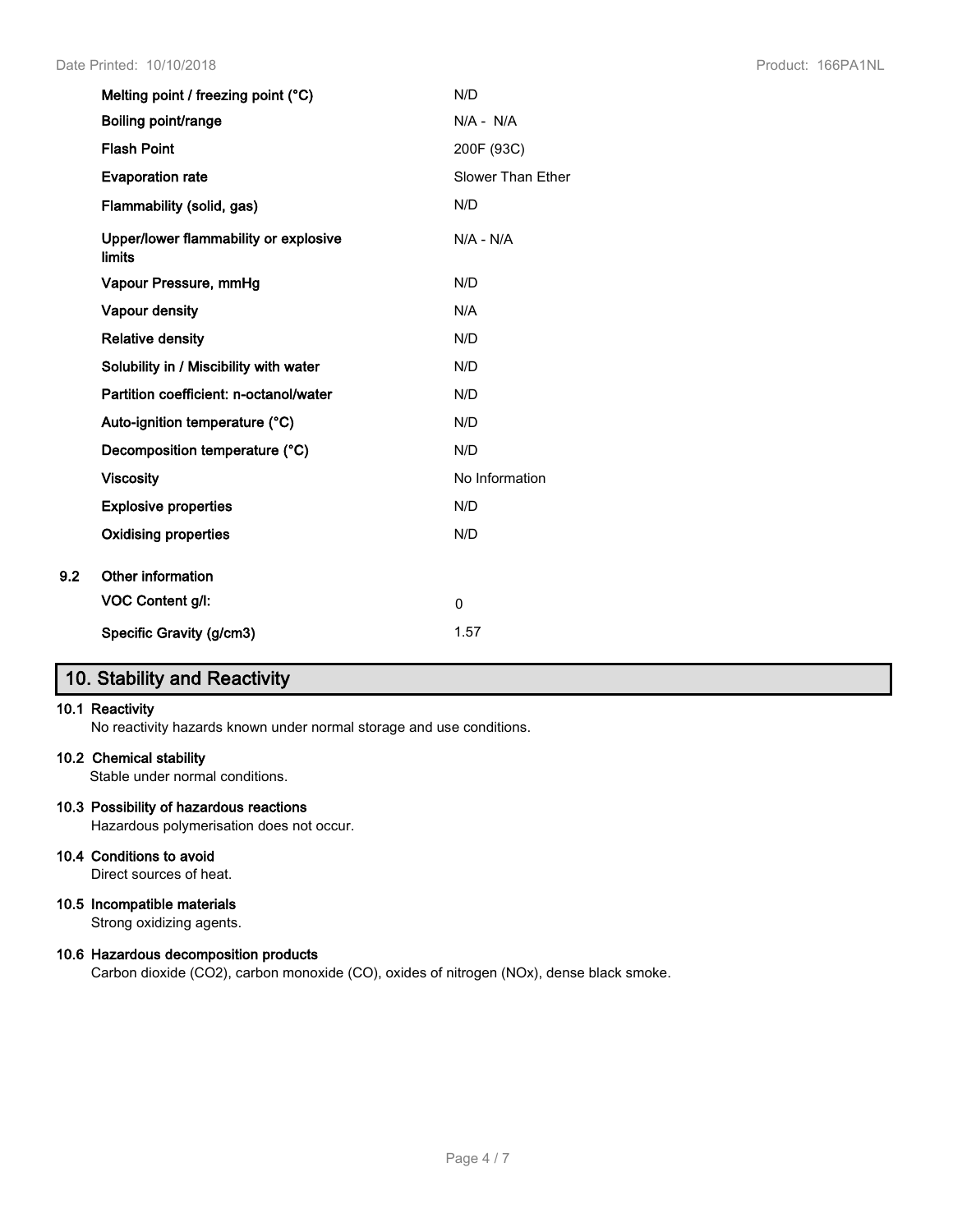# **11. Toxicological Information**

|  | 11.1 Information on toxicological effects |  |  |
|--|-------------------------------------------|--|--|
|--|-------------------------------------------|--|--|

| <b>Acute Toxicity:</b>            |                |
|-----------------------------------|----------------|
| Oral LD50:                        | N/D            |
| <b>Inhalation LC50:</b>           | N/D            |
|                                   |                |
| Irritation:                       | No Information |
| Corrosivity:                      | No Information |
|                                   |                |
| Sensitization:                    | No Information |
| Repeated dose toxicity:           | No Information |
|                                   |                |
| Carcinogenicity:                  | No Information |
| Mutagenicity:                     | No Information |
|                                   |                |
| <b>Toxicity for reproduction:</b> | No Information |

**If no information is available above under Acute Toxicity then the acute effects of this product have not been tested. Data on individual components are tabulated below:**

| CAS-No.    | Chemical Name    | Oral LD50                  | Dermal LD50   | Vapor LC50    | Gas LC50 | Dust/Mist<br><u>LC50</u> |
|------------|------------------|----------------------------|---------------|---------------|----------|--------------------------|
| 13463-67-7 | TITANIUM DIOXIDE | 25000 mg/kg,<br>oral (rat) | Not Available | Not Available | 0.000    | 0.000                    |

### **Additional Information:**

No Information

# **12. Ecological Information**

| 12.1 | Toxicity:                                   |                                                                                    |
|------|---------------------------------------------|------------------------------------------------------------------------------------|
|      | EC50 48hr (Daphnia):                        | No Information                                                                     |
|      | IC50 72hr (Algae):                          | No Information                                                                     |
|      | LC50 96hr (fish):                           | No Information                                                                     |
|      | 12.2 Persistence and degradability:         | No Information                                                                     |
|      | 12.3 Bioaccumulative potential:             | No Information                                                                     |
|      | 12.4 Mobility in soil:                      | No Information                                                                     |
|      | 12.5 Results of PBT and vPvB<br>assessment: | The product does not meet the criteria for PBT/VPvB in accordance with Annex XIII. |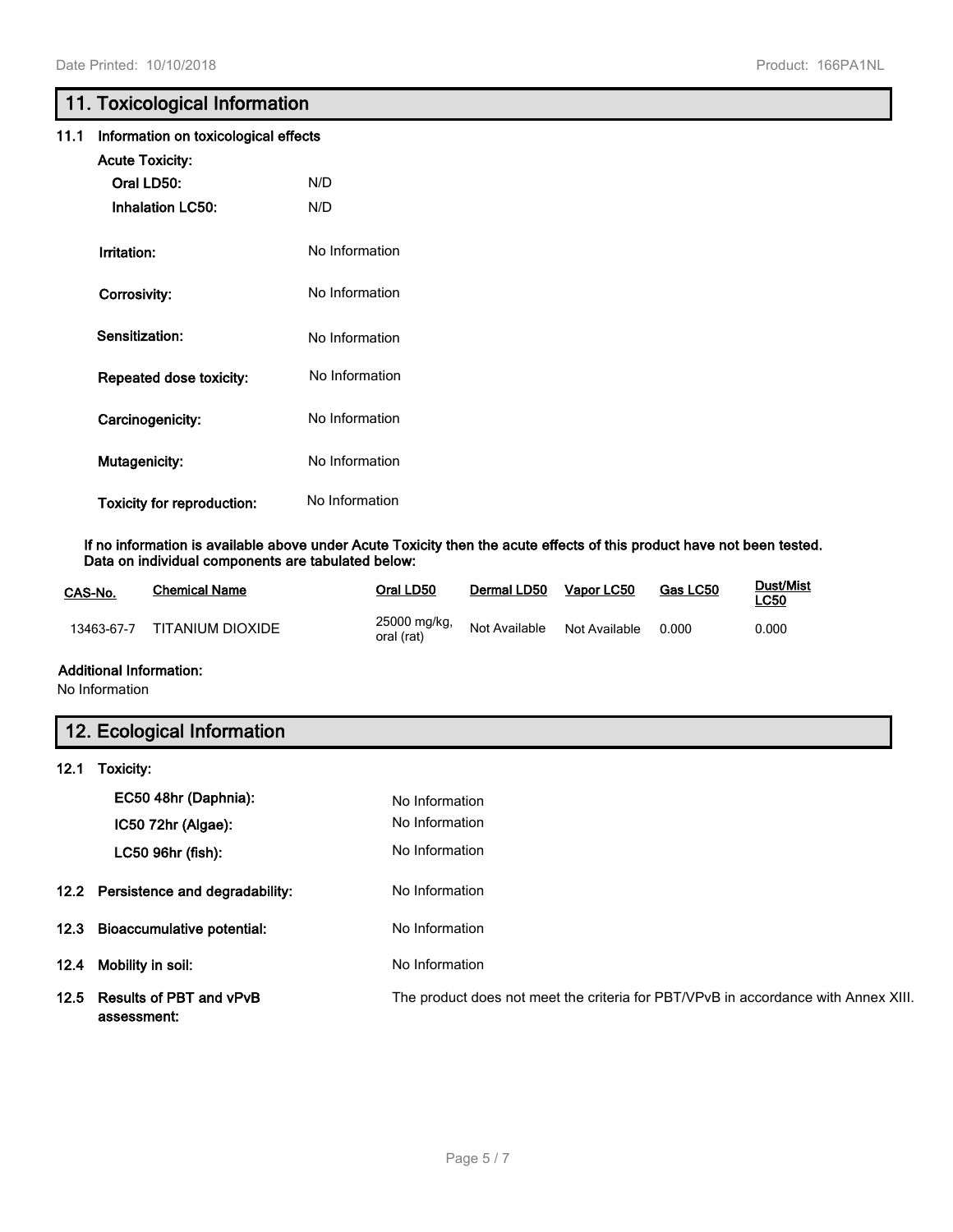# **12.6 Other adverse effects:** No Information **CAS-No. Chemical Name EC50 48hr IC50 72hr LC50 96hr** 13463-67-7 TITANIUM DIOXIDE No information No information No information No information

### **13. Disposal Considerations**

**13.1 WASTE TREATMENT METHODS:** Do not burn, or use a cutting torch on, the empty drum. If recycling is not practicable, dispose of in compliance with local regulations. Dispose of in accordance with local regulations. Empty containers should be taken to an approved waste handling site for recycling or disposal.

### **14. Transport Information**

|      | 14.1 UN number                                                              | None           |
|------|-----------------------------------------------------------------------------|----------------|
|      | 14.2 UN proper shipping name                                                | Not Regulated  |
|      | <b>Technical name</b>                                                       | N/A            |
|      | 14.3 Transport hazard class(es)                                             | None           |
|      | Subsidiary shipping hazard                                                  | No Information |
|      | 14.4 Packing group                                                          | N/A            |
| 14.5 | <b>Environmental hazards</b>                                                | No Information |
|      | 14.6 Special precautions for user                                           | No Information |
|      | EmS-No.:                                                                    | No Information |
| 14.7 | Transport in bulk according to Annex II<br>of MARPOL 73/78 and the IBC code | No Information |

# **15. Regulatory Information**

**15.1 Safety, health and environmental regulations/legislation for the substance or mixture:**

# **U.S. Federal Regulations: As follows -**

### **CERCLA - Sara Hazard Category**

This product has been reviewed according to the EPA 'Hazard Categories' promulgated under Sections 311 and 312 of the Superfund Amendment and Reauthorization Act of 1986 (SARA Title III) and is considered, under applicable definitions, to meet the following categories:

### None Known

### **Sara Section 313:**

This product contains the following substances subject to the reporting requirements of Section 313 of Title III of the Superfund Amendment and Reauthorization Act of 1986 and 40 CFR part 372:

No Sara 313 components exist in this product.

### **Toxic Substances Control Act:**

All components of this product are either listed on the TSCA Inventory or are exempt.

This product contains the following chemical substances subject to the reporting requirements of TSCA 12(B) if exported from the United States:

No TSCA 12(b) components exist in this product.